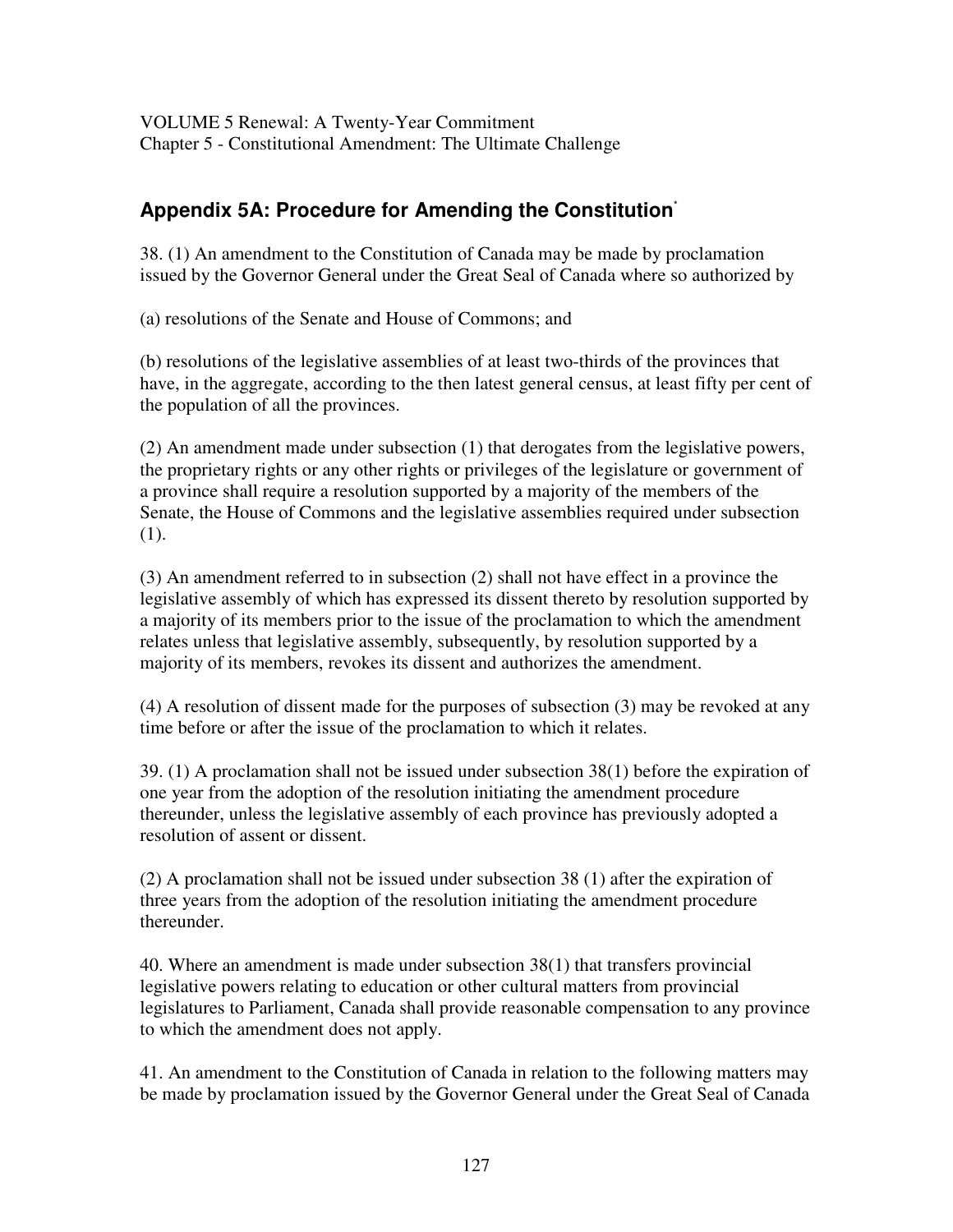only where authorized by resolutions of the Senate and the House of Commons and of the legislative assembly of each province:

(a) the office of the Queen, the Governor General and the Lieutenant Governor of a province;

(b) the right of a province to a number of members in the House of Commons not less than the number of Senators by which the province is entitled to be represented at the time this Part comes into force;

(c) subject to section 43, the use of the English or the French language;

(d) the composition of the Supreme Court of Canada; and

(e) an amendment to this Part.

42. (1) An amendment to the Constitution of Canada in relation to the following matters may be made only in accordance with subsection 38(1):

(a) the principle of proportionate representation of the provinces in the House of Commons prescribed by the Constitution of Canada;

(b) the powers of the Senate and the method of selecting Senators;

(c) the number of members by which a province is entitled to be represented in the Senate and the residence qualifications of Senators;

(d) subject to paragraph 41(d), the Supreme Court of Canada;

(e) the extension of existing provinces into the territories; and

(f) notwithstanding any other law or practice, the establishment of new provinces.

(2) Subsections 38(2) to (4) do not apply in respect of amendments in relation to matters referred to in subsection (1).

43. An amendment to the Constitution of Canada in relation to any provision that applies to one or more, but not all, provinces, including

(a) any alteration to boundaries between provinces, and

(b) any amendment to any provision that relates to the use of the English or the French language within a province,